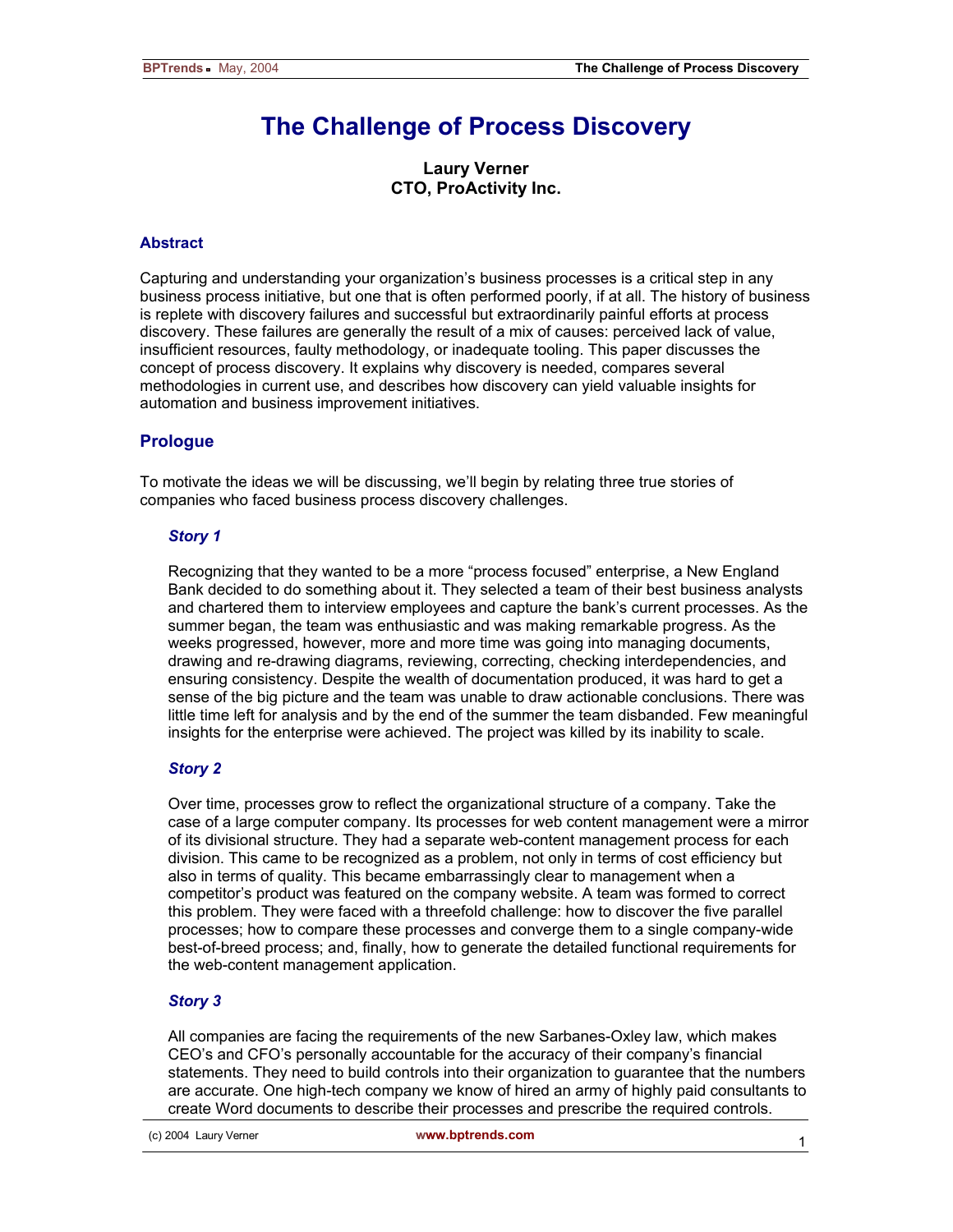While this undoubtedly reassures management that they are complying with the Sarbanes-Oxley requirements, many of these processes will change in the next year or two. Because their business processes have been documented in an inflexible, unstructured format, making even minor changes will be a major challenge. Unfortunately, the documentation will have to be substantially re-done, much to the delight of the consulting firm.

# **Part I: The Need for Discovery**

# *Business Process Analysis*

The purpose of Business Process Analysis (BPA) is to enable organizations to model and analyze their business processes. Armed with this information, business analysts can gain insight into complex business problems and begin to make recommendations for how solve them. Here are some typical examples of business problems for which a business process approach is relevant:

- 1. Diagnosing the root cause for a known process problem, such as finding out why the warranty process takes so long.
- 2. Finding unknown weaknesses and bottlenecks in existing processes, such as the claims process (insurance) or the warranty process (manufacturing)
- 3. Understanding the interrelations and integration of hundreds of data and document components, such as in the clinical trials process (pharmaceutical industry)
- 4. Creating standard processes for supply chain interactions (e.g., application of SCOR methodology)
- 5. Converging multiple parallel processes, performed by different departments, to a single enterprise-side standard process
- 6. Preparing for package implementation, specifically to perform a gap analysis of the new package relative to current business requirements
- 7. Generating functional requirements that can be given to developers of a new custom-built system
- 8. Designing the business logic of a process that will be automated using commercial BPMS products

In addressing all these challenges, discovery enables the analyst to:

- Understand how the current process really works—not a simplified or managementlevel overview, but clearly laying out each step and interaction in detail. This information will be needed to ensure completeness and accuracy when the analyst begins to design an improved process or introduce digitization.
- Find out what is wrong with the current process, including the weak spots, bottlenecks, manual steps and redundancies. The idea is to "X-Ray" the process as a basis for diagnosis.
- Have a base line for comparison (how much better is To Be relative to As Is, ROI analysis)

# *Business Process Lifecycle*

Business process solutions follow a simple lifecycle:

# **Discover→Analyze→Design→ Develop→Deploy→Operate→Maintain**

Discovery, the first step, consists of capturing the organization's existing (As Is) processes. Once these processes have been discovered, we analyze them to identify and diagnose their weaknesses. Based on this diagnosis, we design new (To Be) processes that correct these weaknesses. We may at this point perform further analysis, to compare the To Be processes with the As Is processes and create a case for action. If the analysis indicates that the benefits will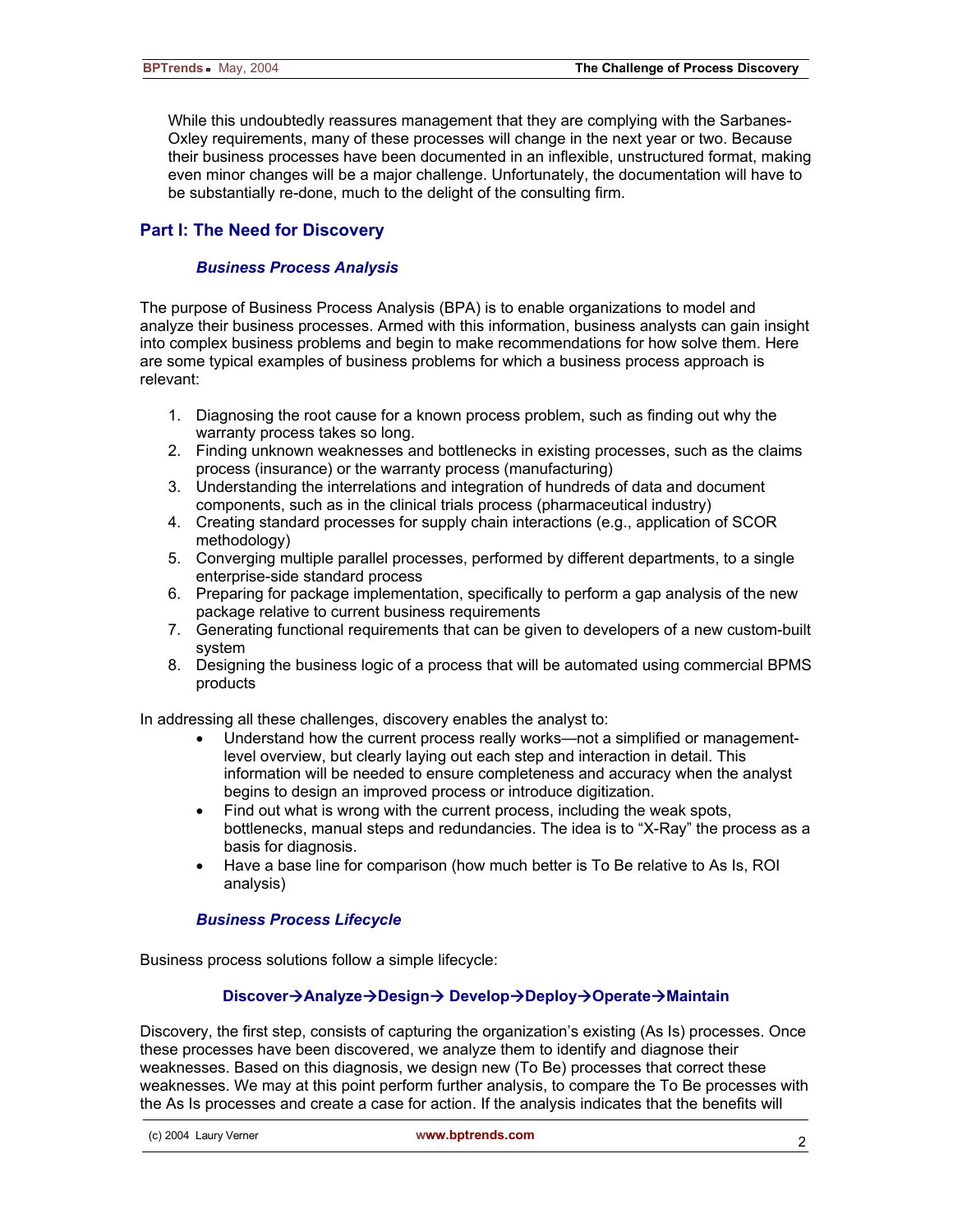justify the costs, the organization will then develop and deploy the To Be processes. Finally, the organization will operate the processes in the production environment and maintain them. The To Be process has become the new As Is process.

# *Definition of Discovery*

Why should discovery present a challenge? Certainly, if a company is performing a business processes, they must already know how it works! But this is just not the case, in practice. Their process knowledge is tacit. It exists in the minds of those individuals who actually participate in the process. Each participant has a local view of the process. Unfortunately, no single participant has a complete global view of the process from end to end. So our definition of Discovery is to transform the organizational understanding of current business processes from tacit or implicit to explicit. An explicit process will communicate the structure and details of business processes in such as way that everyone can understand them and make appropriate decisions.

# *What do we Discover in Discovery?*

#### **The Process Space**

We do not generally conduct discovery in order to discover a single process. A high-level value chain like "book to build" is really a complex network of interrelated processes. It is important to understand the ways that processes feed one another. For example, the order management process feeds data to the billing process. The discovery requirement is therefore to identify all the relevant processes and to understand their integration points. One effective way to organize processes is to create a hierarchy. In this way, higher level processes can be decomposed into lower level processes, in a series of layers. At the lowest layer of the hierarchy are the activities individual process steps that are not decomposed.

#### **Process Topology**

Given a process, we first must know the individual process steps, or activities, that constitute the process. Second, we need to know the shape of the process, that is, the flow logic. This includes the process entry and exit points, sequential flow of activities, decisions, forks and joins. This information is essentially visual and we need a visual rendition to understand the topology.

#### **Process Attributes**

The visual rendition of a process does give us all the information that we need. It is important to understand the detailed attributes of the process and the attributes of each activity in the process. Without this information, it is impossible to perform simulation or to create analytical reports.

Following are examples of attributes of the process as a whole:

- Process Owner: Who is the business owner of the process?
- Purpose: What is the ultimate purpose of the process?
- Customer: On whose behalf is the process performed?
- SME: What is our source of information for the discovery?

Following are examples of attributes of each activity in the process:

- Roles: Who performs the activity?
- Resources: What tools are used?
- Data: What business data structures does the activity consume and produce?
- Duration: What is the touch time and total time of the activity?
- Description: What is done in the activity?
- Rules: What business rules govern the performance of the activity?
- SME: What is our source of information for the discovery?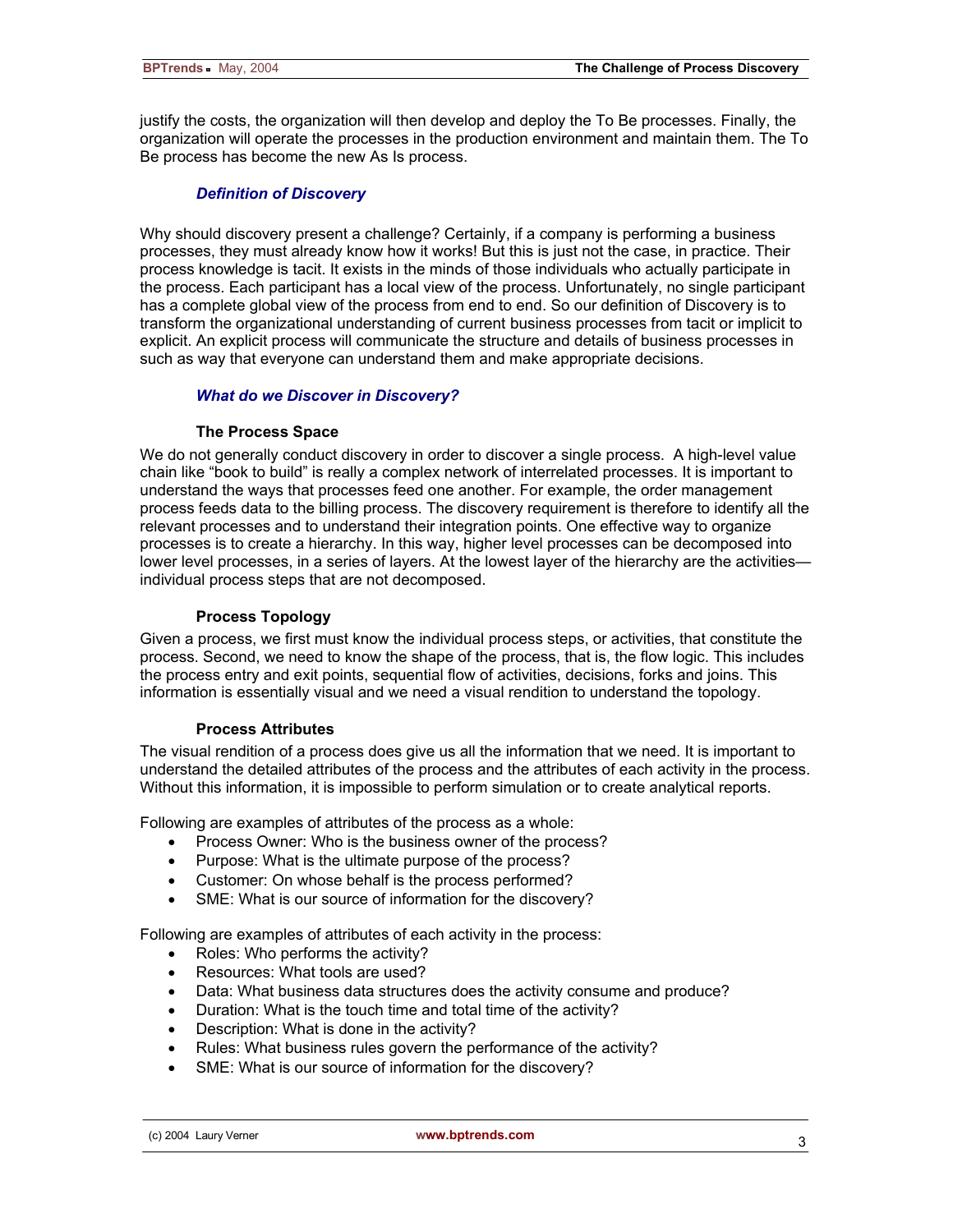In addition to these standard attributes, it may be necessary to create custom attributes that are related to the business problem being solved, such as geographical location, automation characteristics, or cost estimates.

# **Part II: Why Discovery is Hard**

# *The Classical Workshop*

A large, conservative insurance company needed to revamp their customer acquisition process to keep up with more nimble competitors. They hired a well-known consulting firm to help them develop a new solution. The first step was to discover the existing process, step-by-step, to understand all the functions performed by people and by their legacy systems. This was done in a classical workshop setting. A lead business modeler facilitated the workshop. She and ten business and IT experts and met every day for a month, sketching the process, listening to war stories, and arguing about what gets done at every step. During each session a junior analyst had the job of taking notes, which was itself a challenge because of the fast pace of the sessions. At the end of the month, a set of drawings with text narration was produced, impressively filling a large three ring binder.

# *Causes of Failure*

This workshop was remarkably successful. Many are not. Some are canceled prematurely. The reasons are varied:

- A credibility gap is sometimes the problem. Sometimes managers simply do not believe that discovery of current processes can be done efficiently, effectively, and on time.
- It is often impossible to get all the key business people freed from their daily responsibilities to participate in the workshop for the time that is necessary. The workshop is not viewed as top priority, unless an executive sponsor is demanding it. If a key person is missing, you may not be able to reconstruct that part of the process.
- Some participants describe aspects of the process quite clearly and confidently, but inaccurately. Other participants may be reluctant to challenge him. This is especially true if the participant is a manager, having only a high-level view of the process, with many gaps and omissions. This phenomenon of the "lead liar" is familiar to many from politics.
- Other participants may be fearful of describing aspects of the process that are, in reality, embarrassingly dysfunctional or inept. Some participants may fear that their reputations would suffer. Departmental politics may rear its ugly head.
- It is hard to capture the necessary detail about the process and it takes too long to hold the entire group. Eventually people are exhausted. They do not have the stamina or the time to keep going and so the workshop comes to an end.
- Even if the necessary detail were available, it is hard to do the bookkeeping. There are numerous linkages of data and metadata with the process and the task keeps getting harder and harder as more of the process is discovered.
- Documenting the processes, with all the required views, data, drawings, and analytical reports is a major production challenge, requiring a multiple levels of review and approval, to identify missing information, enforce consistency, and keep information up to date. Document management and publication can easily consume one-third to one-half the total effort.

# *Why Not Skip Discovery?*

The mantra of the early 1990's was Business Reengineering. It taught that we should not bother with discovery: it takes too long, provides sketchy information of dubious value, and anyway the current process is probably so broken that it would be better to start with a clean slate.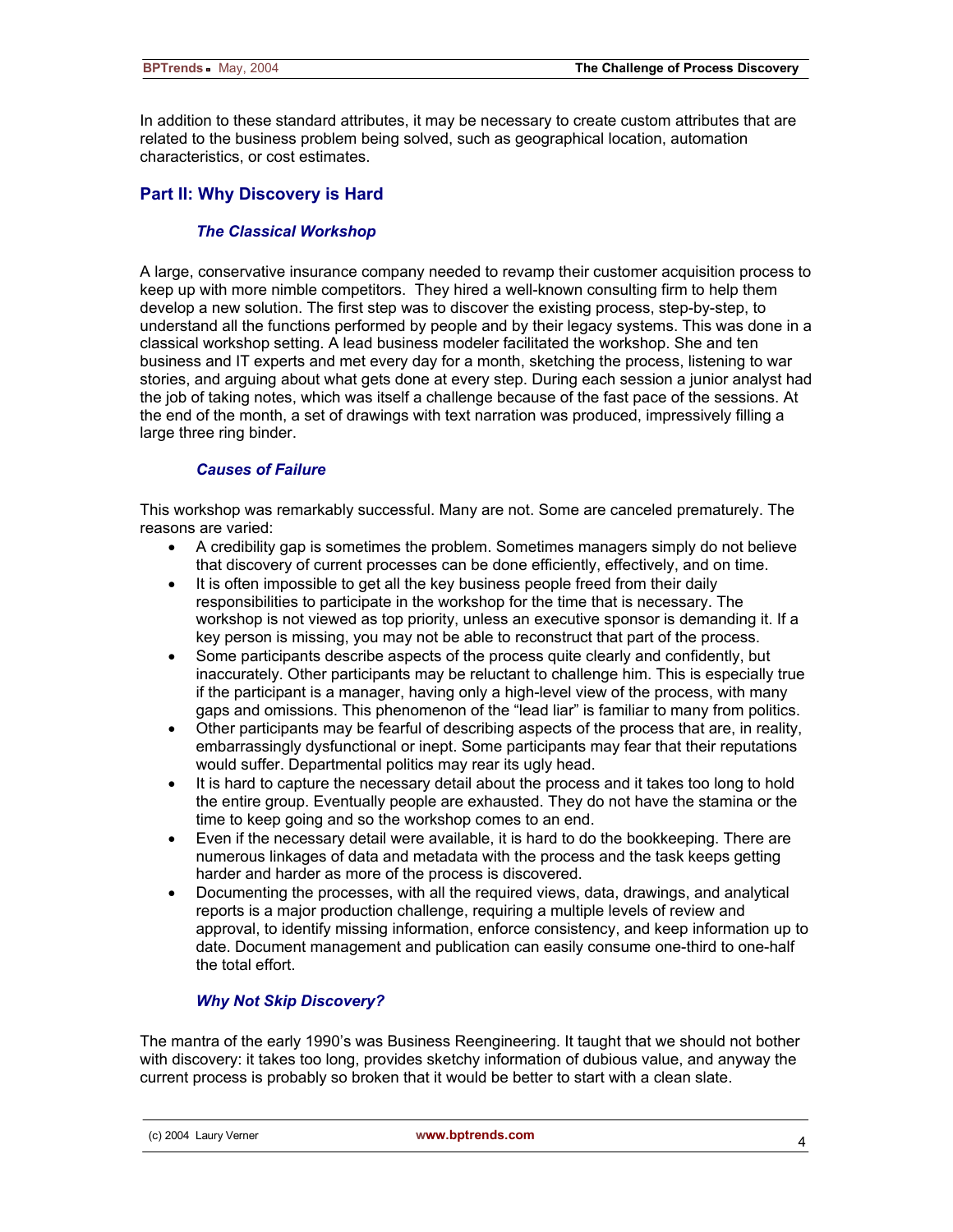The experiences of the last five years have shown this thinking to be false in many cases. While it is true that some processes must be worked on *ab initio*; in most cases, the current processes embody procedures and data that are critically important. The To Be process must start with the As Is process to ensure completeness and correctness.

# **Part III: Discovery Methodologies**

# *Discovery Roles*

The key players in process discovery are:

- The Sponsor
- The Subject Matter Expert (SME)
- The Analyst

The sponsor, typically a business executive, charters the Business Process Analysis project, deciding its scope and the goals. The sponsor explains the current business problems, identifies processes that need to be discovered, and establishes the timetable for the overall project. The sponsor is critically important to ensure the success of the discovery, because a strong sponsor will be able to make the required resources and business information available to the analysts.

The SME's are the sources of information about the process. A SME can be a business manager or a worker on the front line, who performs process tasks day after day. A SME can also be an IT professional, especially when the process is heavily automated.

The analyst is typically a person with some industrial engineering background but may also come from the IT organization. The analyst is responsible for compiling, organizing, analyzing, and presenting the information gathered from the SME's. Discovery will typically require multiple sessions between the analysts and the SME's.

# *Discovery Sessions*

Discovery sessions can be approached in a variety of different ways. We will classify the main approaches as follows:

- Centralized vs. Distributed
- Top-Down vs. Bottom Up
- Free Form vs. Structured

# **Centralized vs. Distributed**

In the centralized methodology the Analyst assembles multiple SME's together for a series of workshop sessions. Facilitating the group, the Analyst constructs the processes, piece by piece. This approach has many advantages. Properly run by a skilled Analyst, the workshop can uncover aspects of the process from the interaction of the SME's. The analyst can "fill in the missing pieces" in real time. As we have seen above there are many disadvantages, including the logistical problems of assembling the right people (especially if they are managers), the lack of time, and the phenomenon of the lead-liar. Another disadvantage is that the quality of the discovery sessions depends critically on the skill and experience of the Analyst.

In the distributed methodology the Analyst obtains information from SME's in separate discovery sessions. In effect, the Analyst captures a series of "process fragments," which are portions of an entire end-to-end process. An important advantage of the distributed methodology is that it is inherently democratic—the Analyst will get everyone's vote, which means that information will surface that might be suppressed in the group setting.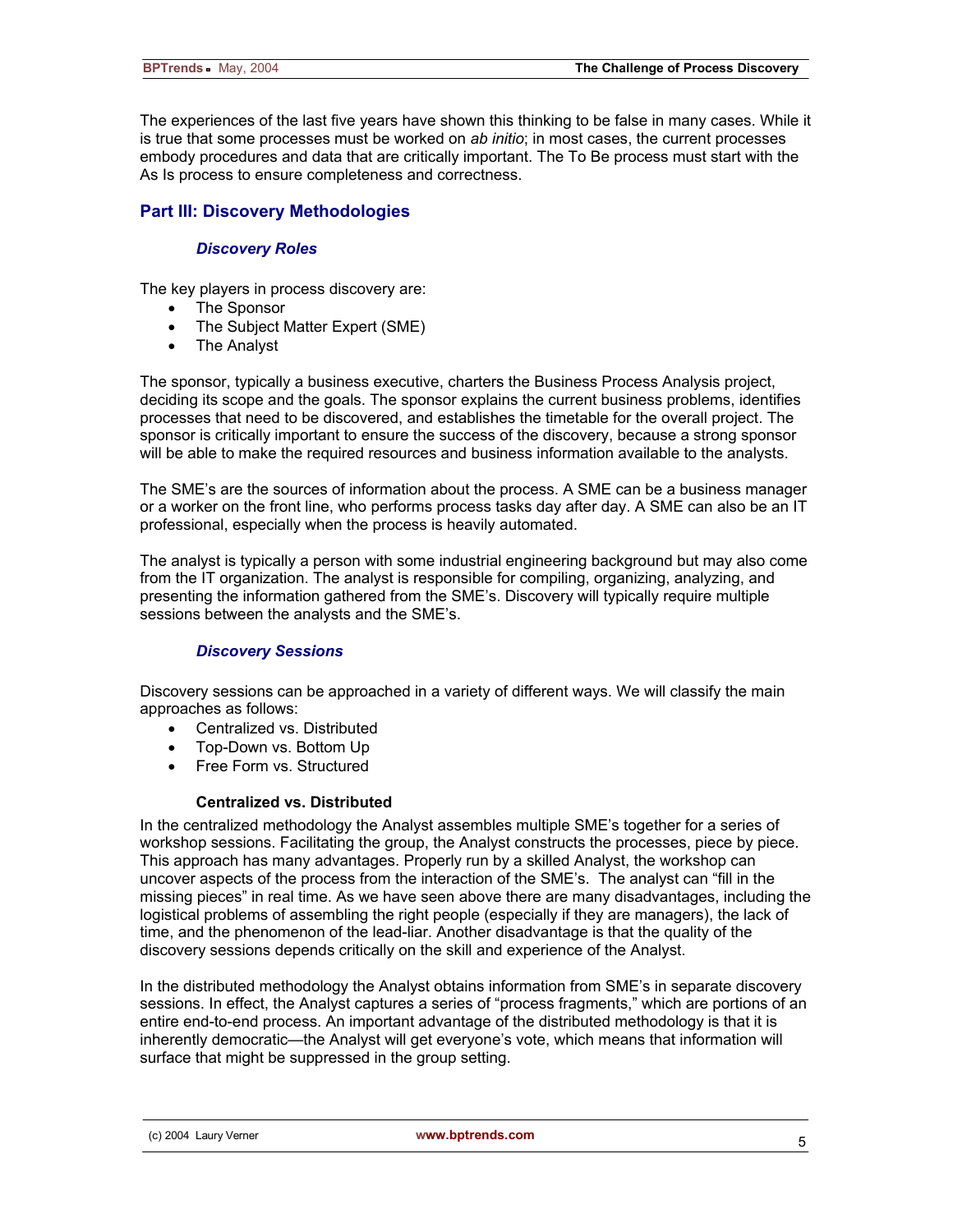The disadvantage of this approach is obviously that all this disparate information must be fit together. The key challenge is how to resolve the inconsistencies between SME's.

# **Top-Down vs. Bottom Up**

A classic question of methodology is whether to work top down or bottom up. The top down approach to discovery begins with large scale processes and divides them into smaller scale processes. For example, we might start with the "Order to Cash" process and decompose it into a series of constituent processes, like Manage Customer Contact, Enter Order, Process Order, Bill Customer, and Receive Payment. Each of these is still a very large process that will need to be decomposed further. In this way we arrive at a hierarchy of processes. Ultimately we reach a process at the activity level, in which simple non-decomposable activities are performed. The main advantage of this approach is that it ensures breadth of scope. We know that the analyst is covering all the key areas that need to be addressed. The disadvantage is that we may miss details. The top-down methodology will not find activities or processes unless we know in advance about their existence. We could therefore end up with inaccuracies or missing steps.

The bottom up approach begins with the SME's themselves. The SME's offer information about what they do in a process to the analysts. The Analysts gather this local information and assemble it into a process context. Of course the main advantage of this bottom up approach is richness of detail. You are getting the information directly from the horse's mouth. There are, however, serious disadvantages. How do you know when you have interviewed enough SME's? So, completeness may be a problem. Another problem is more subtle. How does the analyst create a process context from all this local information? It is the task of fitting the details into a comprehensible set of processes.

# **Free Form vs. Structured**

In the free form style of discovery, the SME's informally describe the process, its issues, examples, war stories, etc. After the raw information is captured, the analyst will structure this information into a more appropriate format, for example into visual diagrams. The advantage is that the SME is completely uncensored and can free associate about the process. Unexpected and possibly valuable insights may emerge. The disadvantage is the enormous amount of time required to structure this information and the meager signal-to-noise ratio. In addition, it will be nearly impossible to ensure consistency in the level of information received from one SME to the next.

In the structured style, the SME responds to a pre-defined set of questions, structured and organized to ensure consistency. This information can be provided interactively, with the analyst guiding the SME, or the SME may answer the questions offline. The SME may answer the questions in a form or may construct a diagram of the process. The advantage of a structured approach is that you ensure consistency and completeness of detail. However, the analyst may miss valuable insights that do not fit into the form.

# *Critical Needs in Tooling*

To make the discovery methodology work effectively, proper tools are required. Here we highlight two critical capabilities that the tooling should provide.

# **Validation**

In all approaches we have been discussing, there is the underlying problem of accuracy: How do you know the information you have discovered is consistent and complete? This is especially problematic in the distributed approach to discovery. For example, one SME describes performing an activity and then sending the Purchase Order to a second SME for the next step in the process. Suppose that the second SME does not acknowledge receiving the Purchase Order. The analyst must resolve this inconsistency. A variant of this occurs when the second SME acknowledges receiving a "PO." The problem is now to decide if "PO" is the same as a "Purchase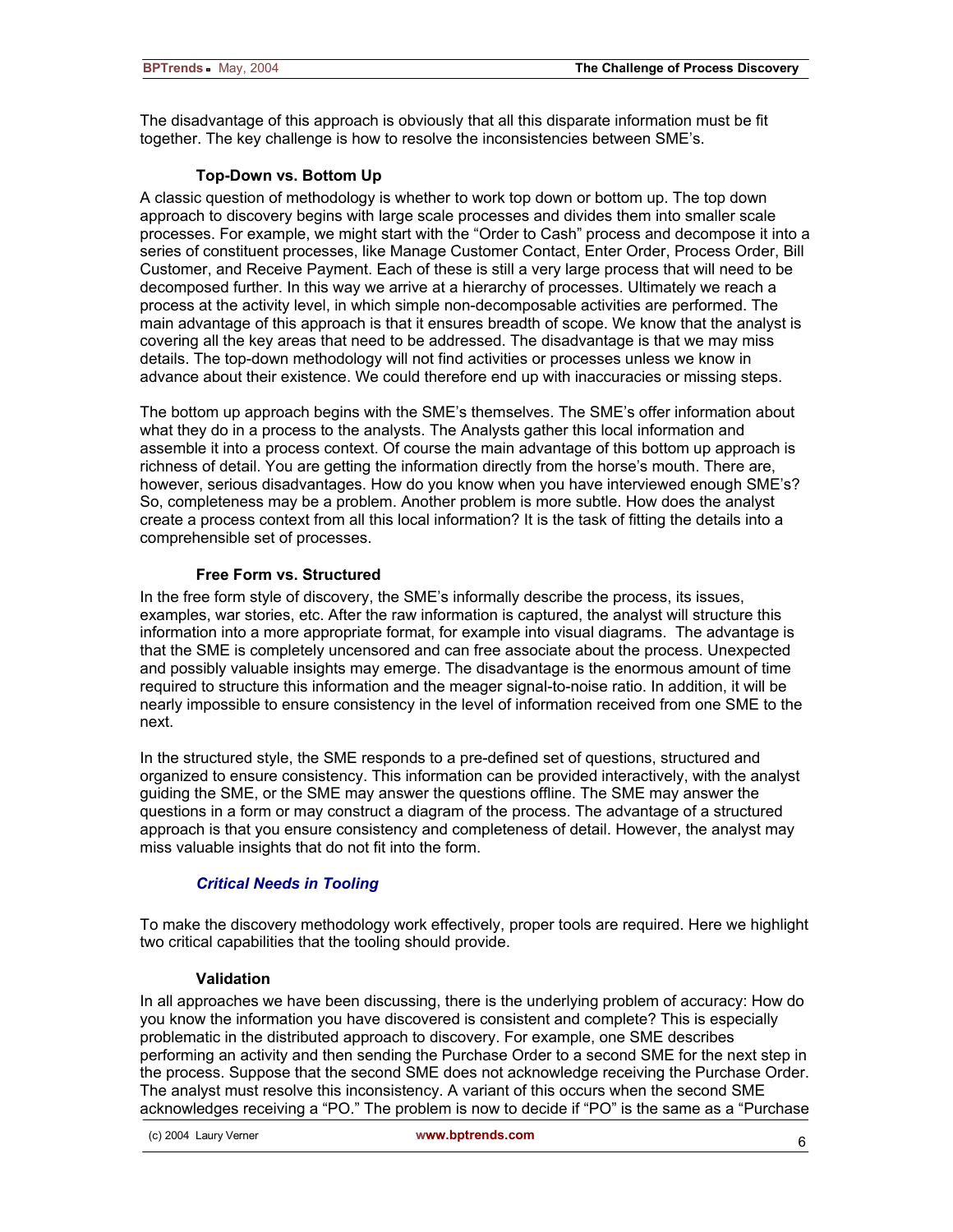Order." In either case, the analyst must first know that the inconsistency exists. Correction will often require going back to the SME for supplementary information. The tool must therefore be capable of finding and classifying all inconsistent and incomplete information in our processes. It must then enable the analyst to correct such problems easily and quickly. Without this validation, the processes will lack true integrity.

#### **Integration**

In many of these approaches, the analyst will face the challenge of fitting process fragments into a coherent whole. This is especially true in the bottom up style of process discovery. For example, the analyst may receive hundreds of process drawings that need to be fit together into an end-to-end process. This is clearly a job for a tool. The capability that the tool must provide is to understand how process fragments connect with one another and then integrate the fragments into a coherent process that can be analyzed.

# *Methodology Recommendations*

Methodology is not religion. There is no single correct discovery methodology that is guaranteed to work on all business problems in all organizations. With that caveat in mind, we will now describe an approach to discovery that we have found to be effective in many situations. The approach is a hybrid. It consists of the following elements:

1. Start by establishing a top down structure in the form of a process hierarchy. This hierarchy will serve as the guiding context in which to ensure completeness of scope.

2. The analysts should perform bottom up interviews with SME's using a structured interview technique. This will provide richness of detail.

3. After validating the information and integrating the process fragments, the analyst should schedule centralized reviews of the end-to-end processes with the SME's and the key stakeholders. These reviews will verify accuracy and ensure alignment.

It is important to point out that this recommended approach assumes that the tooling supports the critical requirements for process validation and integration.

# **Part IV: Gaining Insight from Discovery**

During discovery, we amass an impressive array of facts about the organization's current processes, but we need to bear in mind that the purpose of discovery is to provide insight into the underlying business problems that motivated the discovery. This insight must serve as the foundation for a diagnosis of the As Is processes and as a basis for the design of the To Be processes.

We therefore need to tap into the knowledge base generated in discovery. From this knowledge base we need to create work products that furnish this insight. These work products present the knowledge in structures and formats that highlight different aspects of the processes. The two most important types are visualization work products and analytical work products.

# *Visualization Work Products*

Process visualization means the presentation of process knowledge in a diagrammatic form, typically consisting of blocks linked by arrows.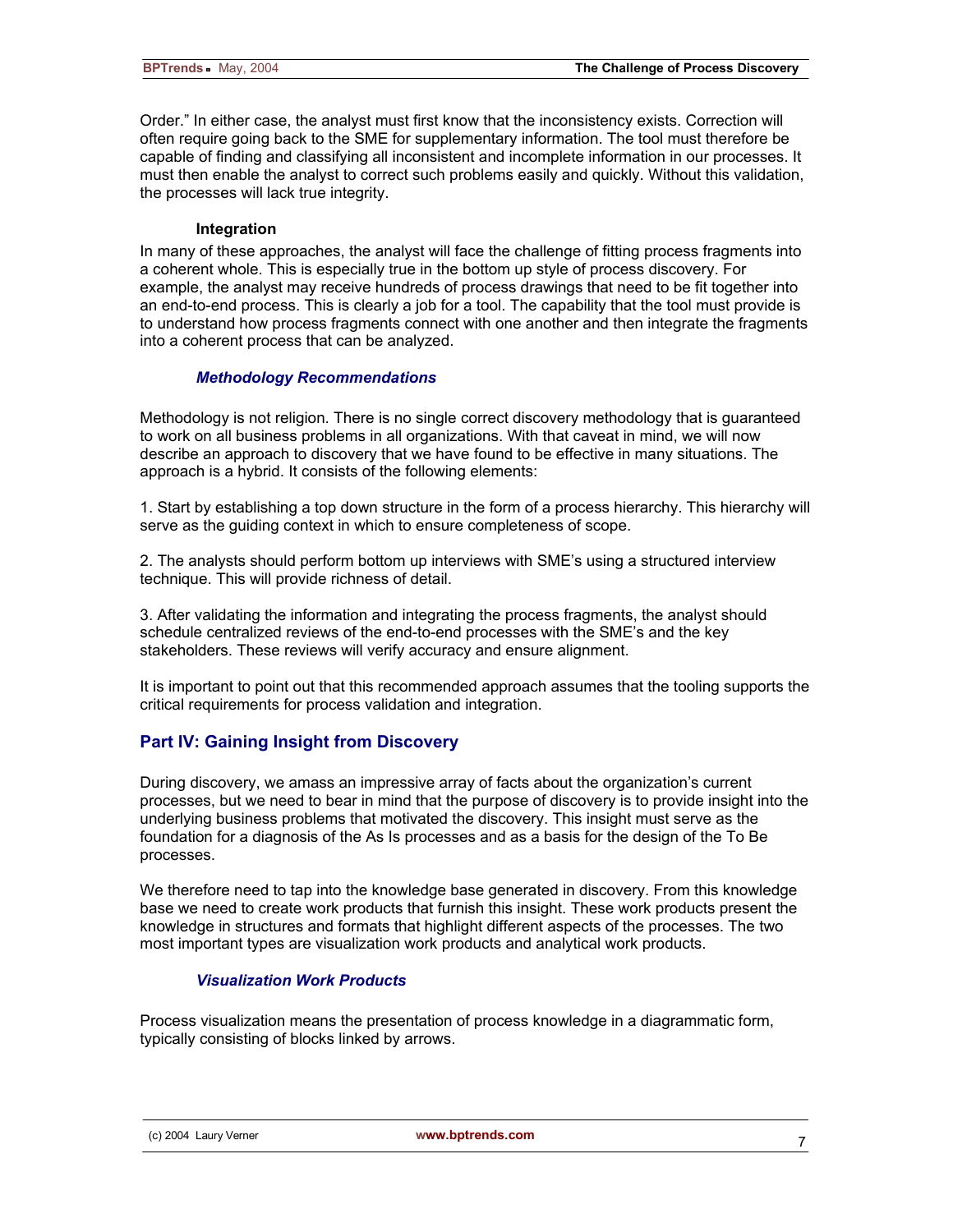# *Types of Process Diagrams*

#### **Activity Flow Diagrams**

Activity Diagrams illustrate the process topology. They display activities as blocks or icons interconnected by arrows. As one looks from left to right (or from top to bottom), one sees how the process starts, how the flow of work progresses, the decision points at which the process changes, and finally how the process comes to an end. This is the best known type of process diagram.

#### **Information Flow Diagrams**

Information Flow Diagrams focus on the information exchanged between activities. They show where business data structures are used in the process flow and how they change state. These diagrams are typically elaborations of activity flow diagrams.

#### **Resource Diagrams**

Resource Diagrams focus on the people or systems that perform the activities in the process. They show the interfaces between these resources. For example, it will show where one system interconnects with another system, or where there is a handoff from one role to another role.

#### *Process Views*

Diagrams provide the greatest insight if they can be viewed ways that provide different perspectives. Following are several examples of views that can be superimposed on the diagram types just described:

#### **Hierarchical View**

Processes can be defined at different level of resolution. The hierarchical view allows one to display a process as a flow of sub-processes. Instead of each block representing an activity, it represents a sub-process, or collection of interrelated activities.

# **End to End View**

Sometimes what is needed is to view the elementary activities, instead of the sub-processes. In this case, we need to show the end-to-end flow of the process. A process may be composed of 6 sub-processes, each containing 8 activities. The end to end view would therefore display 48 activities.

#### **Swim-lane Views**

It is quite useful to visualize a process structured into a series of horizontal or vertical swim-lanes so that each swim-lane represents activities performed by a specific Role. Thus, the first swimlane might contain activities performed by the Customer; the second swim-lane might contain activities performed by the Customer Service Rep; and so on. It is often helpful to change the swim-lane schema. For example, we might want the swim-lanes to represent organizations instead of roles. Or we might want the swim-lanes to represent technologies employed. Or we might want the swim-lanes to represent the locations in which the activities are performed. Or we might want the swim-lanes to represent Value Added and Non-Value Added activities, and so forth.

# **Path Analysis**

This is a technique of visualization in which a specific path through the process is highlighted, for example, displayed in red. An important special case is the critical path; viz., the path that statistically determines the overall cycle time of the process.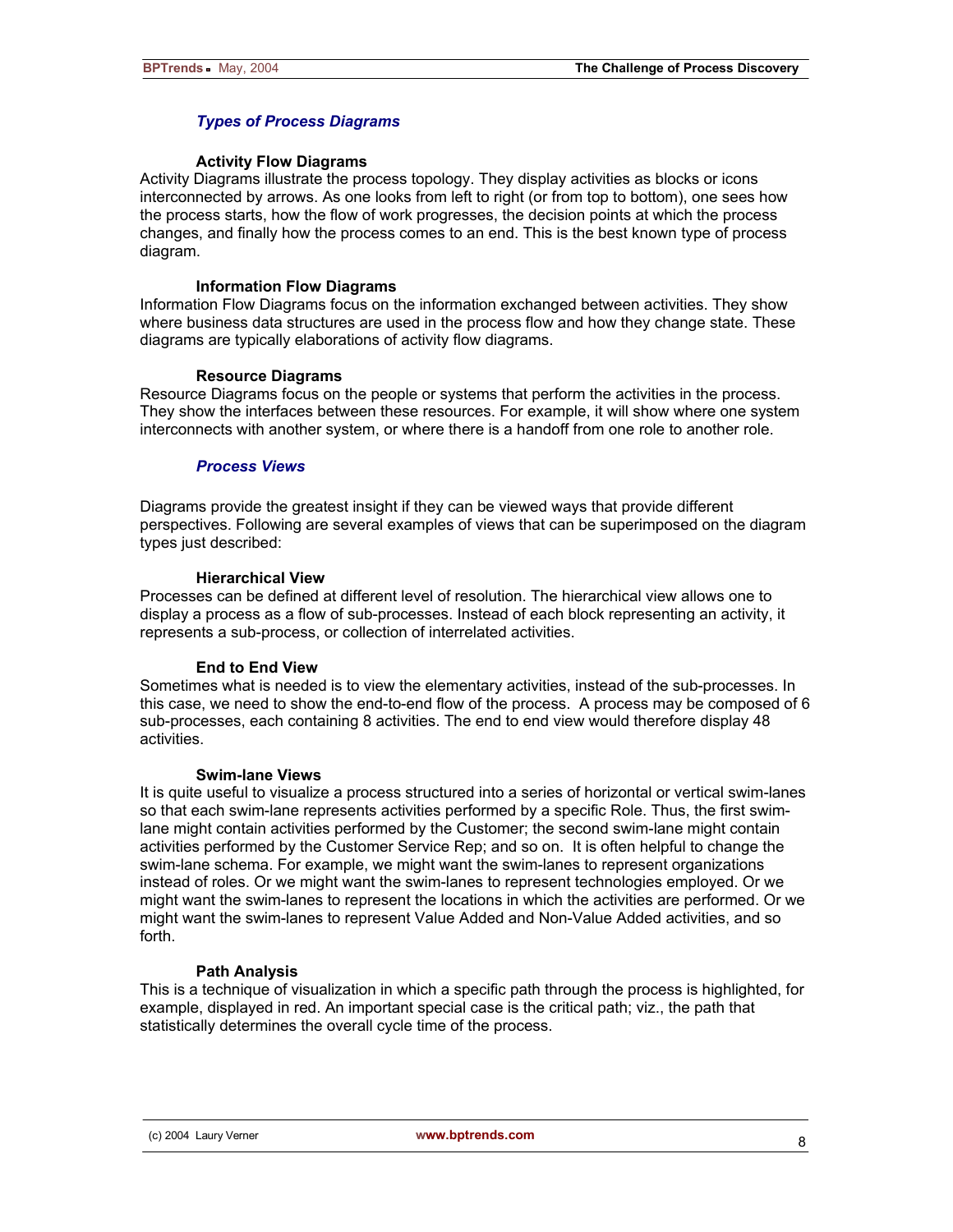# **Highlighting**

In this technique, all activities that meet a specific criterion are shown in a contrasting color; for example, displayed in green. An important example is to highlight all activities that are manual or all activities that are non-value added.

Obviously these views can be combined for greater insight. We may choose to view a process organized into swim-lanes by role and to highlight all manual activities. Or we may want to display a hierarchical view, showing process interconnection in which swim-lanes are based on process owner. Another important technique is to compare two processes by showing them in swim-lanes. For example, the upper swim-lane shows Process 1 and the lower swim-lane shows Process 2. The user can easily see the similarities as well as the differences between the processes

# *Analysis Work Products*

In visualization we considered one process at a time. This is not sufficient for many reasons. It is often required to extract information from many processes and integrate this information into a report. A simple example is a job description. To define the job for the Customer Service Rep (CSR), it is necessary to know all the activities that for which the CSR is responsible. Therefore, we need a report that will extract from all the processes, only the activities performed by the CSR. We cannot get this from any single process.

The analyst needs the ability to generate reports that extract information from the knowledge base, organize this information, filter it based on defined criteria, and perform various calculations. These reports can be used for diagnosing the As Is and for comparing the To Be with the As Is.

Here are a few examples of analytical reports:

- 1. Job Description: What are the activities for which a role is responsible?
- 2. Functional Specification: What are the functional requirements of a system?
- 3. Cost Analysis: What is the labor cost of a process?
- 4. Cycle Time Analysis: What is the end-to-end duration of a process?
- 5. Touch Point Report: What are all the touch-points between the Customer and the Customer Service Rep?
- 6. Handoffs: What are all the handoffs between roles or between systems? What information is communicated at each point?
- 7. Gap Analysis: What are all the gaps between the As Is and the To Be processes?

In many cases, deterministic analyses are not sufficient and we need to simulate the process. Simulation is used to identify bottlenecks in the process, predict the behavior of the process under different loads, estimate resource utilization, and analyze cycle time and throughput in a dynamic, stochastic way that reflects reality much more accurately than deterministic reports.

# *Static and Dynamic Views*

The required process views and analytical reports may not be known at the beginning of the discovery. It is therefore useful if the tooling allows these views and reports to be generated dynamically. Without this capability, the analyst must draw each static diagram. For example, drawing each swim-lane diagram individually would represent a considerable effort. It is timeconsuming and can lead to errors. Ideally, diagrams are automatically generated directly from the knowledge base. This approach is called "parametric" since the user instructs the software on the required parameters of the view (swim-lanes, information flow, highlighting, etc.) and the software produces the required view based on the data in the knowledge base.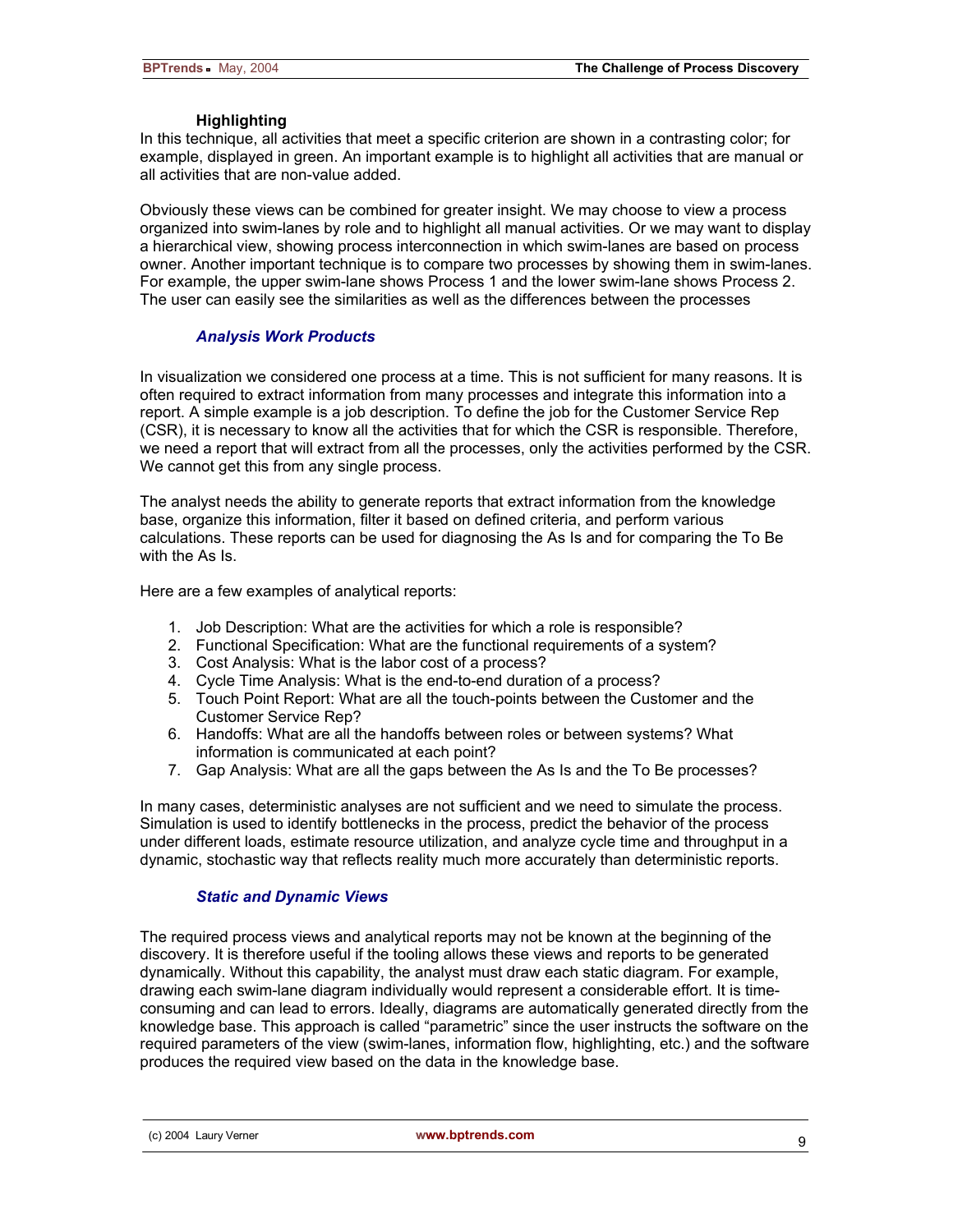Similarly, the user should be able to define any report and generate the report directly from the knowledge base. The report can be run many times. Each time it is run, it extracts the data dynamically from the knowledge base and therefore represents current process definitions.

# *Communication*

The analyst will need to communicate and share the facts and insights of process discovery. This can be done in different ways. One way is to publish work products in document form and email them to stakeholders. Another way is to publish work products in HTML form and make them available over the web. This will allow the stakeholders to access process diagrams and analytical reports from their browser. Ideally, the publication can be personalized, so that users are given the views that are directly relevant to their projects and positions. Portal technology is particularly attractive for this purpose as the portal provides the central point of communication in the enterprise.

# **Part V: Lessons Learned**

Process discovery is a key element in Business Process Analysis. With the right methodology and appropriate tooling, discovery can provide a clear, complete, accurate, and actionable foundation for process design and optimization. In view of the preceding discussion, we can summarize the key points as follows.

• Sponsorship is Key

It is important to enlist the active cooperation and participation of many individuals in the organization. Therefore you must secure the appropriate level of sponsorship.

**Scoping** 

Don't try to boil the ocean. Begin by focusing on a key business area within the organization, with a clearly defined problem, objective, and timeframe. Later you can expand the scope.

Start with the End in Mind

Be aware of the business problem, the scope, and the goal that the sponsor defined at the start of the discovery project. This will prevent you from acquiring facts that may be irrelevant to the problem at hand.

• Methodology

Choose a methodology that is appropriate for the organization and for your problem. Our recommendation is the hybrid Top Down + Bottom Up. It provides the overall business context as well as capturing the process details. Whatever methodology you choose must be thoroughly understood, agreed to, and clearly communicated to your sponsor and to all participants in the process activities.

• Engage Stakeholders

During the interviews and analysis, make sure you have interviewed the key owners and participants in the processes. Be sure to communicate with upstream and downstream process owners as well. Ensure that the IT Group participates as required to capture data and system attributes. Review end-to-end processes and key analytical results with the relevant stakeholders for their review and validation.